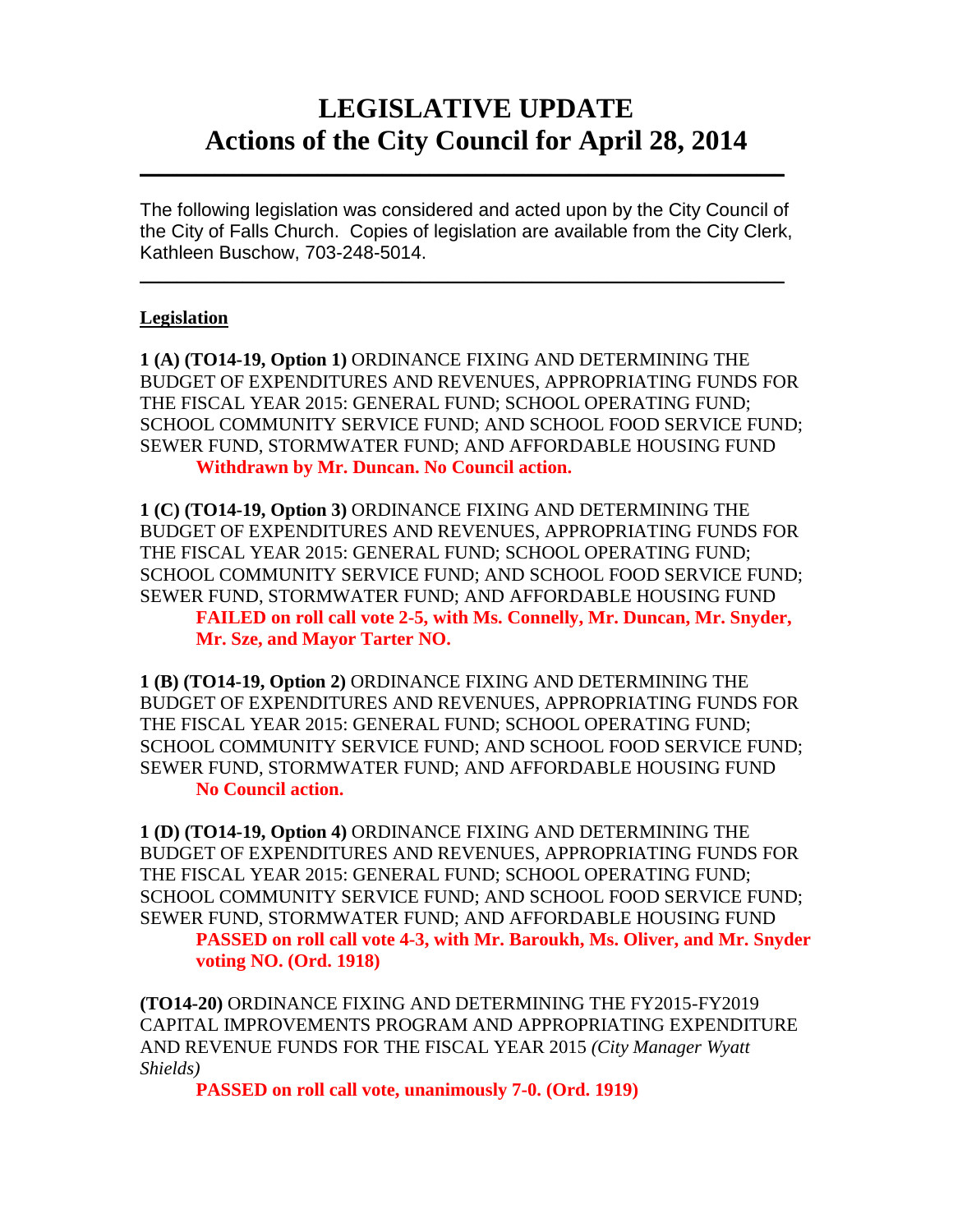**(TO14-05)** ORDINANCE TO AMEND CHAPTER 40, "TAXATION," ARTICLE VII, "TAX RELIEF FOR LOW INCOME ELDERLY OR PERMANENTLY AND TOTALLY DISABLED," SECTIONS 40-133 THROUGH 40-137 *(Chief Deputy Treasurer Jody Acosta)*

**PASSED on roll call vote, unanimously 7-0. (Ord. 1920)**

**(TO14-17)** ORDINANCE SETTING THE RATE OF TAX LEVY ON REAL ESTATE, PERSONAL PROPERTY, MACHINERY AND TOOLS AND ALL OTHER PROPERTY SEGREGATED BY LAW FOR LOCAL TAXATION IN THE CITY OF FALLS CHURCH VIRGINIA FOR TAX YEAR 2014 AND SHORT TAX YEAR 2015 *(City Manager Wyatt Shields)*

**PASSED on roll call vote 5-2, as amended, with Mr. Baroukh and Ms. Oliver voting NO. [tax rate of \$1.305] (Ord. 1921)**

**(TO14-21)** ORDINANCE TO AMEND AND REVISE CHAPTER 15 "FEES," ARTICLE II, "DEPARTMENT OF DEVELOPMENT SERVICES," TO INCLUDE UPDATES TO FEES AND LANGUAGE *(Development Services Director Jim Snyder)* **PASSED on roll call vote, unanimously 7-0. (Ord. 1922)**

**(TO14-22)** ORDINANCE TO AMEND CHAPTER 42, "UTILITIES," TO REVISE SEWER RATES AND FEES AS OF JULY 1, 2014 *(Public Works Director Mike Collins)*

**PASSED on roll call vote, unanimously 7-0. (Ord. 1923)**

**(TR14-14)** RESOLUTION AMENDING RESOLUTION 2014-16 ESTABLISHING A GEORGE MASON/MARY ELLEN HENDERSON CAMPUS JOINT PROCESS PLANNING COMMITTEE TO EXTEND THE TERM OF THE COMMITTEE TO JULY 1, 2014 *(City Manager Wyatt Shields)*

**PASSED on roll call vote, unanimously 7-0. (Res. 2014-10)**

**Consent Calendar** – None.

**Other Business** – None.

**Approval of Minutes** – None.

**Closed Session** – None.

## **Adjournment**

Upon proper motion and unanimous voice vote, the meeting was ADJOURNED at 9:59 p.m.